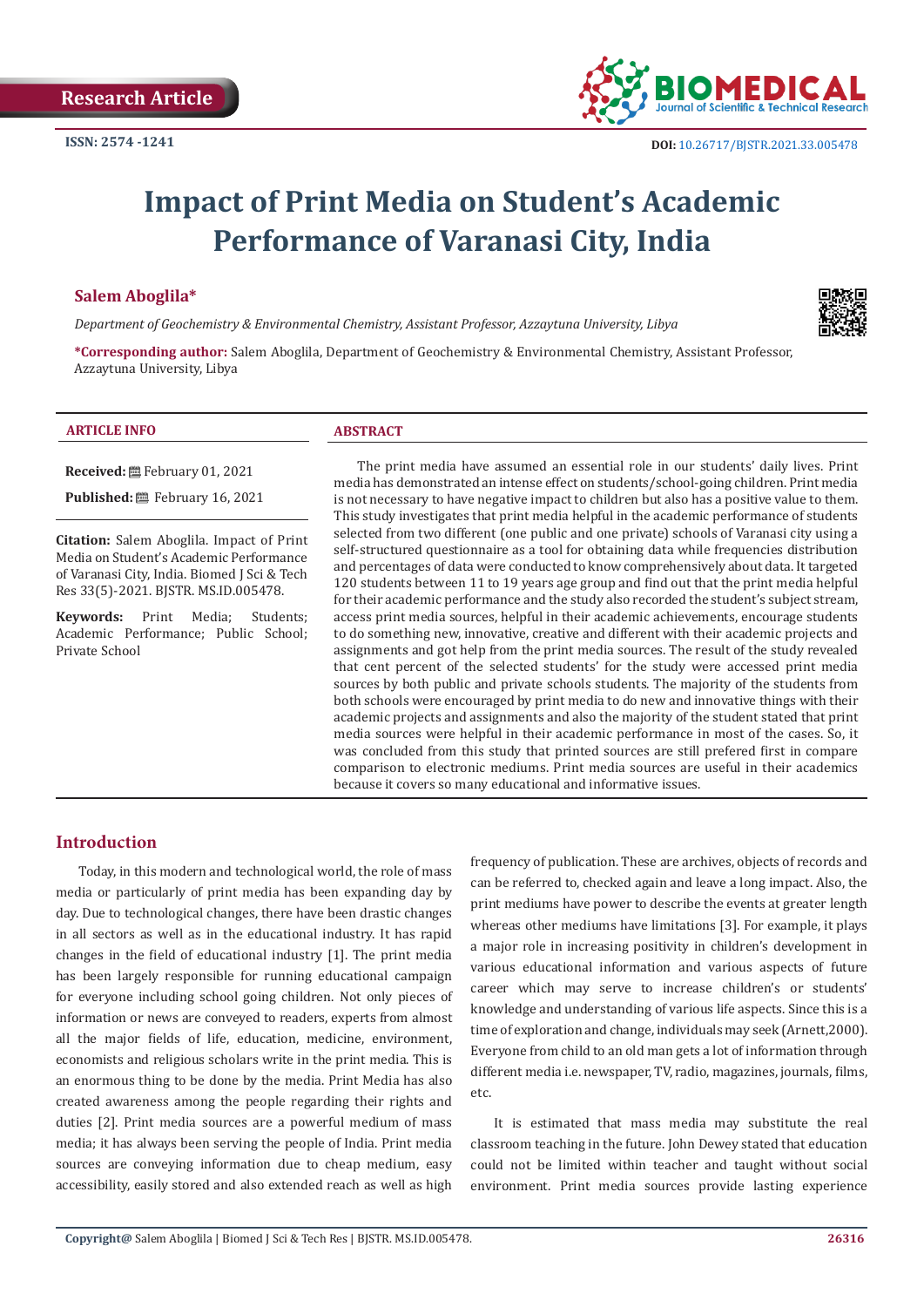rather than instant entertainment, education and information but also uphold cultural value in individuals. Electronic media sometimes has inbuilt information hierarchies which, at times, affect ease of use. In addition, print sources have much less health hazards than electronic sources. But many attributes like ubiquity, quality of display, ease and speed of browsing and aesthetics like feel, texture, quality of binding, etc. of a printed book still score high than electronic media [4]. The print media sources publish certain articles/issues of interest related to the adolescents that's why they get encouraged into the habit of using it. Other than educational issues like how to deal with stress, loneliness, peer pressure, substance abuse learn about their interest (some creative activity, gardening, games) etc. also be a apart from other health issues like obesity, diabetes and other lifestyle-related diseases, which strikes people at a very young age now. Child abuse especially of the girl child is still prevalent in spite of stringent laws; the newspaper also creates awareness about how to deal with these issues. Most of the news related to such thing is about an event and the punishment given to the perpetrator but no concrete step is taken to create awareness and also prevention of such activities [5].

#### **Role of Print Media**

Print media is used as a powerful information tool worldwide that helps to increases children's literacy by using the print media sources as a teaching tool for them [6]. Print media sources uses in a unique way that helps to motivate and teach students with a textbook as fresh as each day's news. It also stated that through the use of daily news, editorial, features and even advertising, students at all grade levels can learn math and cost comparison skills, geography and meteorology, history and current issues and how they shape our world, all while improving reading habits, comprehension meaning of different words improve it [7]. The media has also been targeting adolescence to capture their consumers of the future. A number of studies in the late nineties have focussed on the effect of television and other media on adolescent 's health and behaviour, especially the effect of television on children, the effect of films on violent behaviour and the likes [8]. The learners not only improve their reporting skills but also enrich new vocabulary, reading comprehension skills, particularly, skimming, scanning, vocabulary, comprehension skills [9]. So as children grow up in a society full of these mediums of print media they are not immune to both the positive and negative effects of the media. Whereas the media has evolved from a vital entertainment and information tool, it has equally had great impact in education [10].

Newspapers educate the people including students on political, social, economic and cultural developments. In addition to the routine publication, in recent times, English and regional dailies are bringing out Educational supplements on weekly basis. In-depth articles on challenges of education, innovation in the educational sector, experiments in the teaching-learning process find a place in the supplements. This is a boon for the students to refresh their school teaching and improve upon their own understanding of studies. In a bid to bring students to the reading (Table 1) and to cultivate the habit of reading, newspapers are publishing and supplying additional supplements to the schools in targeted areas so as to wean their attention on the core issue of education. Thus, newspapers are providing formal and informal education. An increasing number of violent acts to and from the young children cries out for a suitable solution urgently. Students are very clear about what they want and choose what they want for it. These print media sources are very helpful. Hence this study was an attempt to know about the access print media sources by students of Varanasi city and helpful in their academic performance.

**Table 1:** Distribution of students of both schools according to access of print media.

| <b>Access Print Media</b> | <b>Public School</b> | <b>Private School</b>    |
|---------------------------|----------------------|--------------------------|
|                           | $f(\% )$             | $f(\%)$                  |
| Yes                       | 60(100)              | 60(100)                  |
| No                        | $\overline{a}$       | $\overline{\phantom{0}}$ |
|                           |                      |                          |

## **Materials and Method**

Method of the study plays an important role in every study. This study has used the survey method to collect data. This study has adopted a descriptive research design, which includes stream of the students and print media encourage students to do something new and it is also helpful in their academic performance of both (public and private) school students. Sample for this study was selected among the students of regular school going students of Varanasi city. The sample also comprised public and private school students. Samples were drawn from different type of schools like public school (Smt. Pyari Singh Intermediate School) and private school (Little Flower School). Total numbers of respondents whose responses were taken up for analysis was 120 school going students. Data were gathered using a self-structured questionnaire prepared specially for this study. The variables used in the study related to print media. The frequency and simple percentage used for the analysis of this study.

#### **Results and Discussion**

The ensuing part of the article presents the stream of the students, access print media, encourage students to do something new, innovative and different and helpful in their academic achievements. Data was presented in form of tables, percentages and bar graphs.

a) Stream of students: For this present study students were selected from two different schools (public and private school) and different streams i.e. Biology, maths and commerce. (Table 2) reveals that there are majority of students were belongs to mathematics stream in private school whereas in public school majority of students were belongs to biology stream while in private school less than half of selected (43.33 %) students belonged to biology. Data also revealed that 31.66 percent students were adopted mathematics and rest of the students i.e. (15.26%)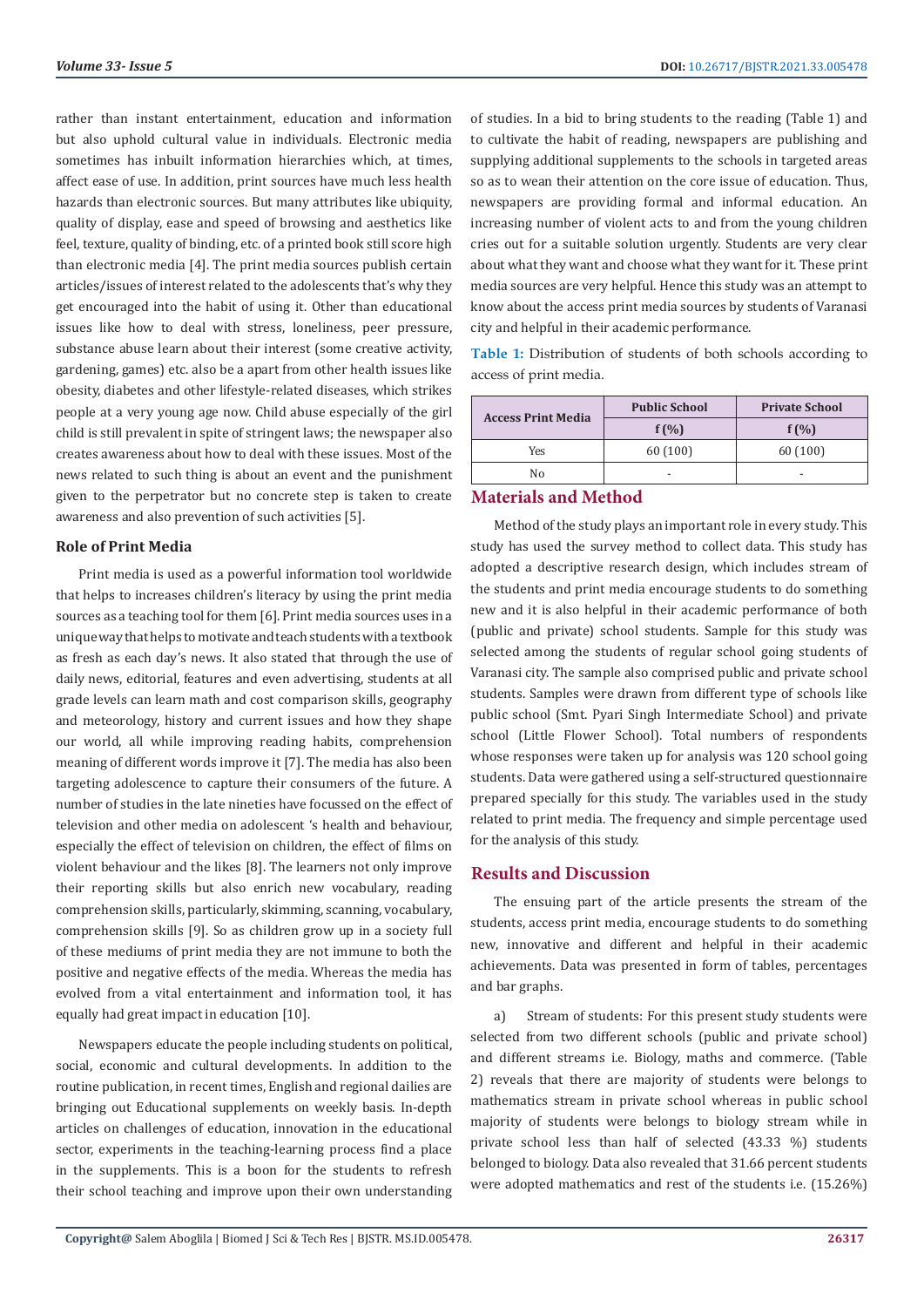were adopted commerce in public school while in private school no one was adopted commerce stream.

**Table 2:** Distribution of students according to different subject streams.

| Stream $(N=120)$ | <b>Public School</b> | <b>Private School</b> |
|------------------|----------------------|-----------------------|
|                  | $f(\% )$             | $f(\% )$              |
| <b>Biology</b>   | 30 (50.00)           | 26 (43.33)            |
| Mathematics      | 19 (31.66)           | 34 (56.66)            |
| Commerce         | 11 (15.26)           | $\overline{a}$        |

b) Access print media: No one is untouched by the use of print media. It is going to happen to us every day like we all start

our day with a newspaper. Can you imagine a world without paper? Nowadays paper has become an integral part of our life. We read papers in the morning, write on note books made of paper, send letters on paper, use paper boxes to carry things and so on [11]. In this present study cent percent of the selected students from both schools were access different sources of print media i.e. newspaper, magazine, science fictions, competitive books, manuals, brochures, literature books and grammar and comprehensive books etc. Figure 1 Above (Table 3) shows that students selected from both school were access the print media sources. Similar results were found by Goswami and Kumari (2013) reported that print media is the largest accepted and used media and 100% of population uses this. 391 students reads daily newspaper and other print media sources.



**Figure 1:** Distribution of students according to different subject streams.

**Table 3:** Distribution of student's response on the basis of print media encourage them.

| <b>Response</b> | <b>Public School</b> | <b>Private School</b> |
|-----------------|----------------------|-----------------------|
|                 | $f(\%)$              | $f(\%)$               |
| Yes             | 47 (78.33)           | 52 (86.66)            |
| No              | 13 (21.66)           | 18 (14.33)            |

c) Print media encouraging students: Print media sources are the store house of knowledge and provide knowledge of different kinds of segments of the society. It helps to improve communication skill. Reading and use of print media sources fires the imagination of the person. Systematic and regular use of these sources are sharpens the intellect, refines the emotions, elevates tastes and provides perspectives for one's living and thereby prepares a person for and effective participation in the social, religious, cultural and political life. Print sources gave recognition, understanding and comprehension. A comprehension skill helps students understand the meaning of different words

in isolation and context. Effective reading is the most important avenue of effective learning for the school going students. Above (Table 2) shows that print media sources encourage students to do something new, innovative, and different with their assignments and projects given in schools. Figure 2 Data presented in (Table 4) also shows that majority (78.33%) of the selected students from public school stated that print media sources encourage them, and 21.66 percent students were not encourage by print media from public school. In private school 86.66 percent of selected students also stated that sources of print media encouraged them to do new, innovative and different things with their school assignments and projects whereas 14.33 percent students were said that it's not like that. In contrast to result [12]. found that television is the most popular source of information with 78.00% youth following, relegating newspapers, with a dismal 07.50% rating, to the 'leisure activity' status. Books, newspapers, and magazines are read as the level of education increases. However, their popularity decreases with age.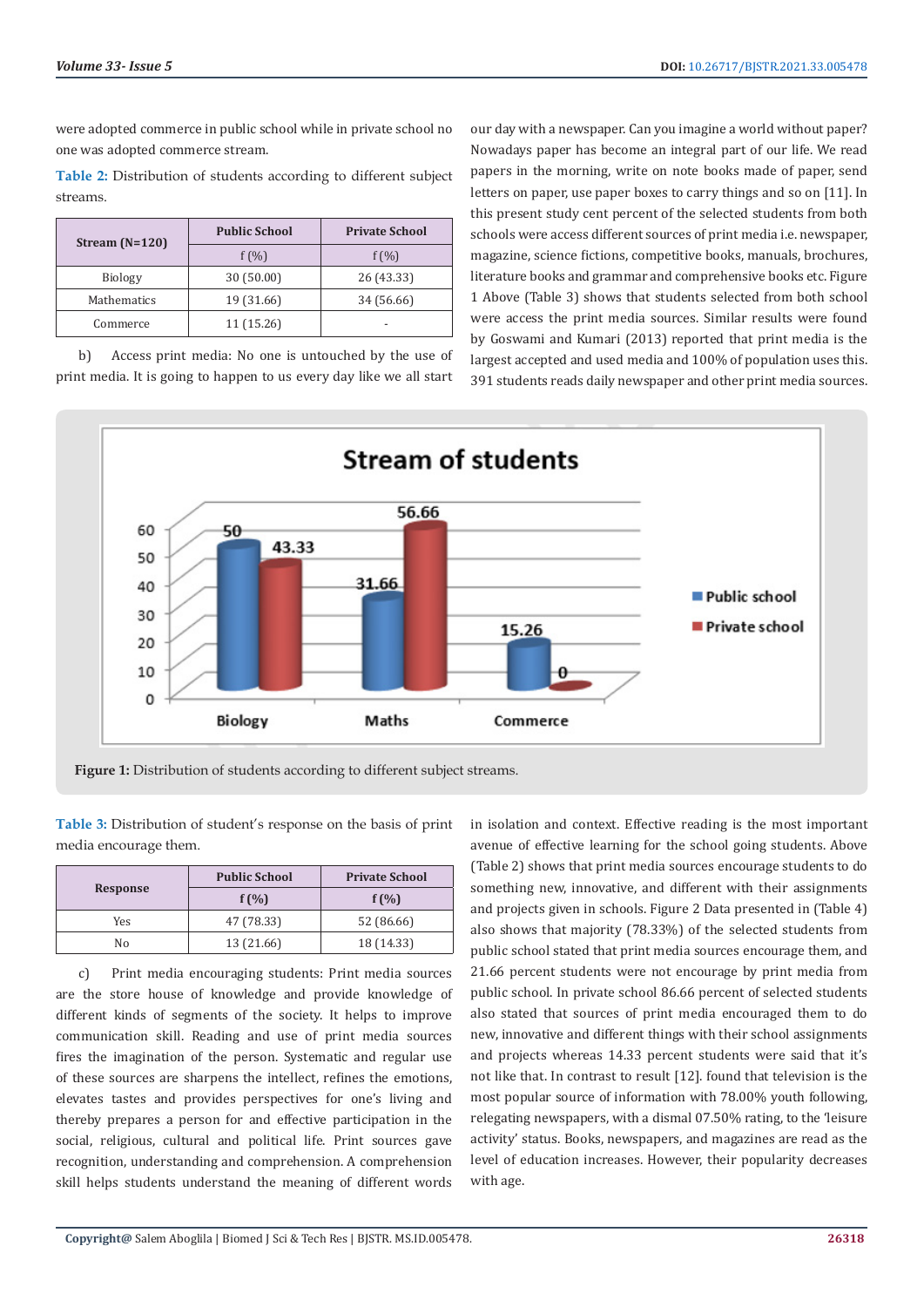

d) Print media sources help you in your academic achievements: In this given (Table 3) data shows that different sources of print media are useful in their academic works. Figure 3 Data presented in (Table 4) revealed that 63.33 percent of selected students from public school stated that different sources of print media were helpful in their academic achievements, followed by 20.00 percent students were state that these sources were not helpful and 16.66 percent students were said that sometimes print media sources were helpful while 76.66 percent students from private school stated that print media helpful for their school projects and assignments got from school, 18.33 percent students

said that print sources not so helpful although only 05.00 percent students said that sometimes these sources helpful for them Figure 4.

**Table 4:** Distribution of response of students on sources of print media help in their academic achievements.

| <b>Response</b> | <b>Public School</b> | <b>Private School</b> |
|-----------------|----------------------|-----------------------|
|                 | $f(\% )$             | $f(\% )$              |
| Yes             | 38 (63.33)           | 46 (76.66)            |
| No              | 12(20.00)            | 11 (18.33)            |
| Sometimes       | 10 (16.66)           | 3(05.00)              |







**Figure 4:** Distribution of response of students on sources of print media helps in their academic achievements.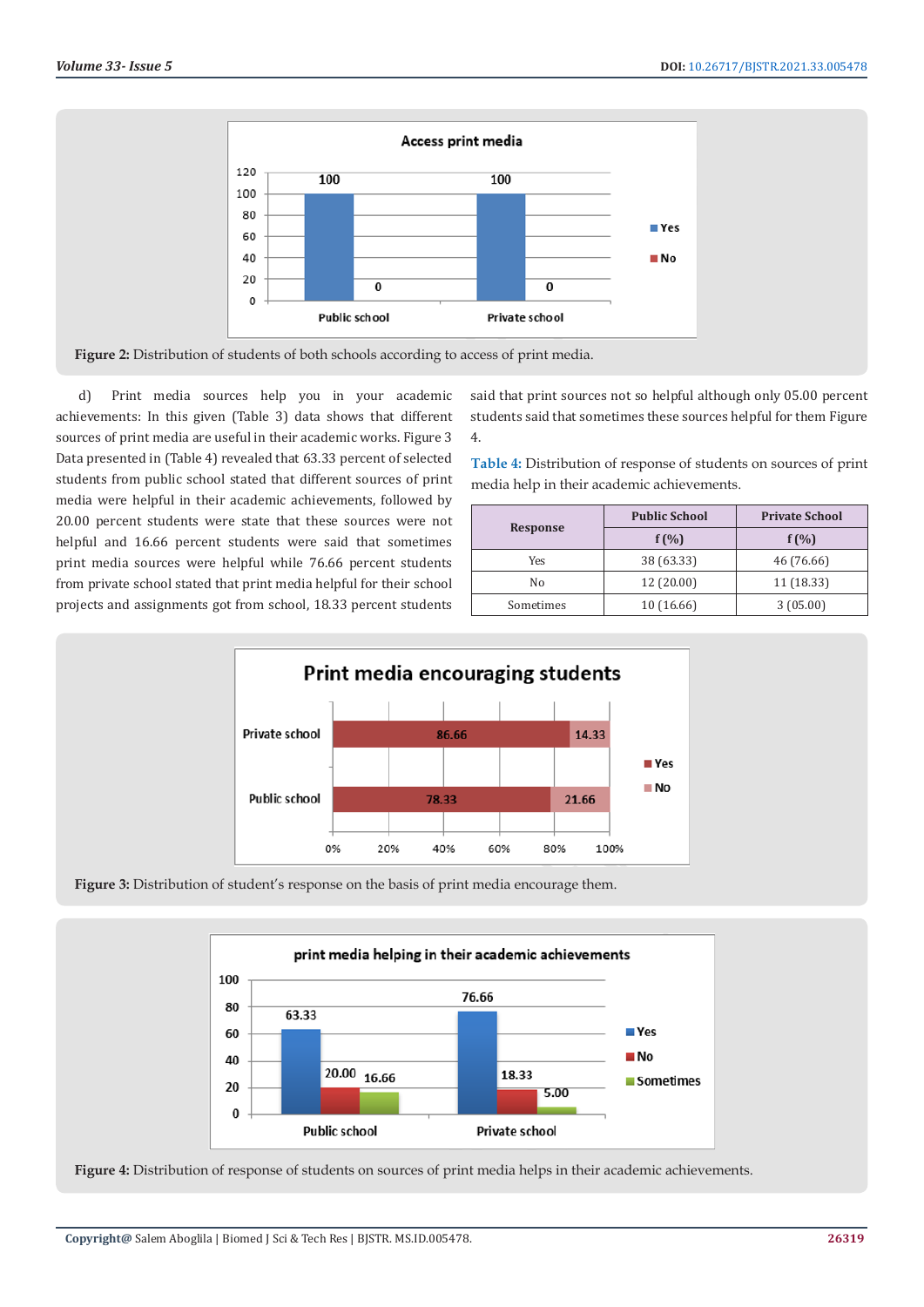e) Print media helpful for students in academics performance: The role of print media sources encourages students to grow scientific, critical thinking, and to be creative with their work. It also helpful in develop critical and independent thinking in students and youths through their exposure to a wide variety of instructional resources and learning opportunities [13]. Data presented in above (Table 5) shows that less than half (45.00%) of selected students from public school said that sources of print media was helpful in most of the cases of their academic performance, 21.00 percent of students said that in some cases it was useful, 20.00 percent students says that it was helpful in few cases of academics, 10.00 percent of students said very useful for them and at the same only 3.33 percent students said that print media sources not useful for them. In private school, 43.33 percent of students were said that in most of the cases print sources are useful for their academics, 28.33 percent said that in some cases

it was useful, 16.66 percent students said that in very few cases it useful, 10.00 percent students said that these sources were very useful for their academic performance while only 1.66 percent students said that not really useful for their academics, they use it only for entertainment and other purpose Figure 5.

**Table 5:** Response of students on sources of print media help in their academic achievements.

| Response          | <b>Public School</b> | <b>Private School</b> |
|-------------------|----------------------|-----------------------|
|                   | $f(\% )$             | $f(\%)$               |
| Much useful       | 6(10.00)             | 6(10.00)              |
| Most of the cases | 27 (45.00)           | 26 (43.33)            |
| Some cases        | 13(21.66)            | 17 (28.33)            |
| Few cases         | 12(20.00)            | 10 (16.66)            |
| Not useful        | 2(3.33)              | 1(1.66)               |



**Figure 5:** Graph presentation of response of students on sources of print media help in their academic achievements.

[14-16] found in her results that the newspapers were useful for adolescents because it was given the maximum coverage on educational issues, the reason for that being that in the months of May and June the results of class ten and class twelve of various boards are declared in India. This is also the time of admission to colleges and the schools are also to begin a new academic year. And Dorr and Rubin (1995) revealed in his results that mass media effects can be positive or negative. In this study, increase in media usage, (in terms of amount) is correlated with poorer school achievements, poorer social relationships, fewer school interactions and lower reading scores. However, several studies showed that increased usage of educational media has been shown to have beneficial effects. This is only a partial review of the effect's media have on students.

## **Conclusion**

This study revealed a comprehensive diagram of contents in print media sources shows that all students were selected were used print media sources in different ways and types. These sources were also encourage most of the students to do something new with their school assignments which helps to improve their academic performance and also print media sources were very helpful for them in most of the cases of their academic activities. Print media are also encouraging students to use them as increase their vocabulary, easy available and pocket friendly for their parent. Students have to make use of print media sources in a positive manner like research purposes (searching good colleges for getting admission in future, different coaching classes, counselling, results and other), such as assignments, projects and other academic attempts. This shows that print media sources are not only used for entertainment but also for information and sstudents should use it smartly to improve their academic performance.

#### **References**

1. [Arnett J \(1995\) 'Adolescents' uses of media for self-socialization.' Journal](https://link.springer.com/article/10.1007/BF01537054) [of Youth and Adolescence 5: 519-532.](https://link.springer.com/article/10.1007/BF01537054)